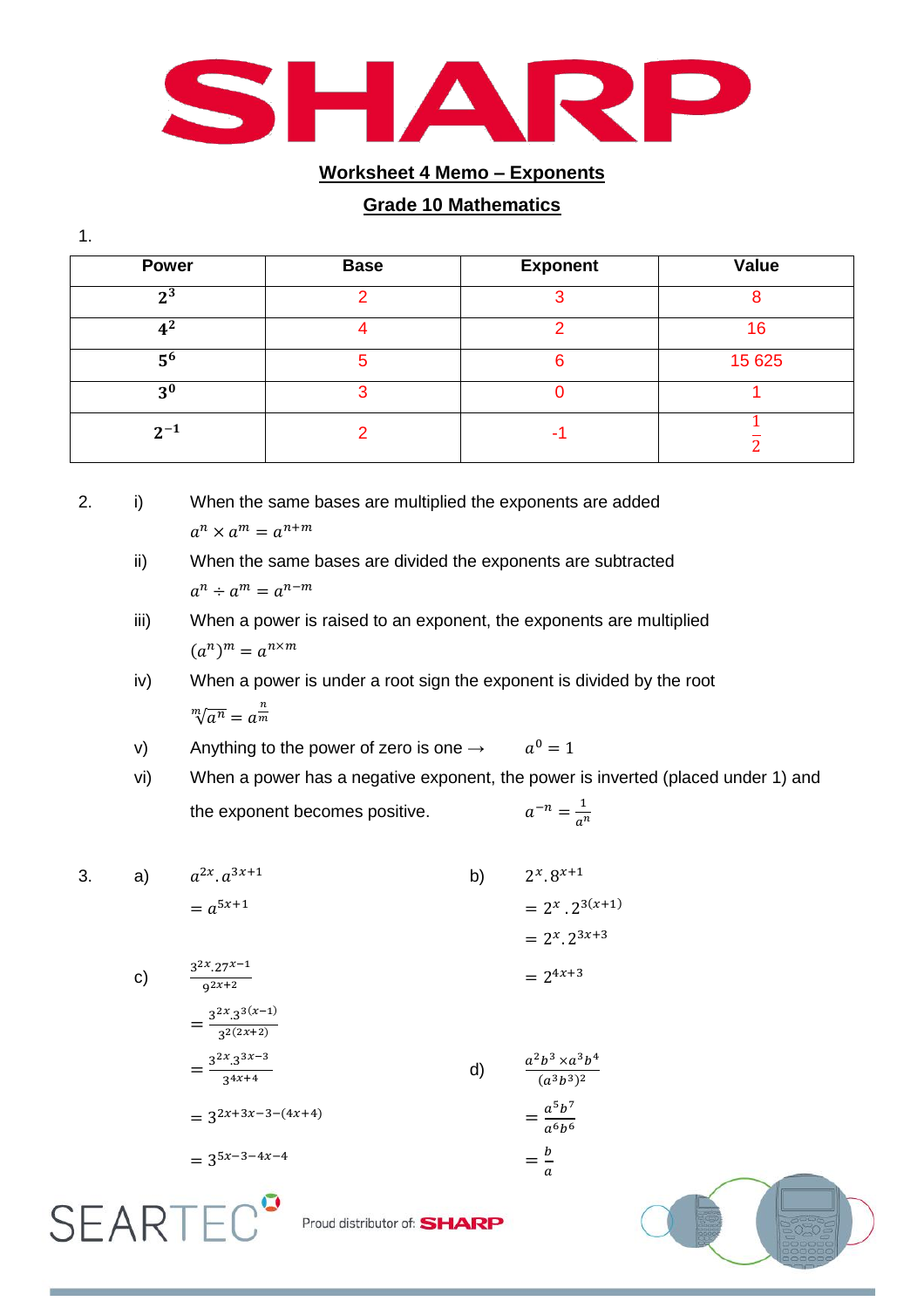## SEARTEC<sup>o</sup> Proud distributor of: SHARP

$$
\frac{1}{\left(\frac{1}{\frac{1}{\sqrt{2}}}\right)^{2}}\left(\frac{1}{\sqrt{2}}\right)^{2}}
$$

$$
\frac{3^{x+1}-2.3^x}{3^x \cdot 2}
$$
\n
$$
= \frac{3^x \cdot 3 - 2.3^x}{3^x \cdot 2}
$$
\n
$$
= \frac{3^x (3-2)}{3^x \cdot 2}
$$
\n
$$
= \frac{1}{2}
$$
\n
$$
= \frac{-1}{2} = \frac{-1}{2} = \frac{-1}{8}
$$
\n
$$
= \frac{-1}{2} = \frac{-1}{2} = -\frac{1}{8}
$$
\n
$$
= \frac{-1}{2} = -\frac{1}{8}
$$

$$
4. \qquad \qquad
$$

 $a)$ 

 $g)$ 

 $i)$ 

 $=\frac{3^{2a+2}5^2}{2^a}$ 

$$
\frac{3^{a-1} \cdot 6^{(a+2)} \cdot 9^{-a}}{18^{a-1} 3^a}
$$
\n
$$
= \frac{3^{a-1} \cdot (3 \cdot 2)^{a+2} \cdot 3^{2(-a)}}{(3^2 \cdot 2)^{a-1} \cdot 3^a}
$$
\n
$$
= \frac{3^{a-1} 3^{a+2} 2^{a+2} \cdot 3^{-2a}}{3^{2a-2} 2^{a-1} \cdot 3^a}
$$
\n
$$
= 3^{a-1+a+2-2a-(2a-2+a)} \cdot 2^{a+2-(a-1)}
$$
\n
$$
= 3^{1-3a+2} \cdot 2^{a+2-a+1}
$$
\n
$$
= 3^{3-3a} 2^3
$$

$$
\frac{(xyz^2)^{-1}}{x^2y^{-1}z^3} \div \left(\frac{x^3y^2z^0}{x^4y^2z^{-3}}\right)^{-1} \times \frac{xy^2z^4}{x^{-3}y^2z^0}
$$
  
= 
$$
\frac{x^{-1}y^{-1}z^{-2}}{x^2y^{-1}z^3} \div \frac{x^4y^2z^{-3}}{x^3y^2} \times \frac{xy^2z^4}{x^{-3}y^2}
$$
  
= 
$$
\frac{x^{-1}z^{-2}}{x^2z^3} \times \frac{x^3}{x^4z^{-3}} \times \frac{xz^4}{x^{-3}}
$$
  
= 
$$
x^{-1+3+1-(2+4-3)} \cdot z^{-2+4-(3-3)}
$$
  
= 
$$
x^{3-3} \cdot z^2
$$
  
= 
$$
z^2
$$

$$
\frac{18^{a} \cdot 15^{a+1}}{30^{a-1}} \times \frac{(3^{a} \cdot 6)^{2}}{9^{a-1}} \div \frac{36^{a+1}}{18^{a-1}}
$$
  
\n
$$
= \frac{(3^{2}2)^{a} (3.5)^{a+1}}{(3.2.5)^{a-1}} \times \frac{3^{2a} (3.2)^{2}}{3^{2(a-1)}} \times \frac{(3^{2} \cdot 2)^{a-1}}{(3^{2} \cdot 2^{2})^{a+1}}
$$
  
\n
$$
= \frac{3^{2a}2^{a} \cdot 3^{a+1}5^{a+1}}{3^{a-1}2^{a-1}5^{a-1}} \times \frac{3^{2a} \cdot 3^{2}2^{2}}{3^{2a-2}} \times \frac{3^{2a-2}2^{a-1}}{3^{2a+2} \cdot 2^{2a+2}}
$$
  
\n
$$
= 3^{2a+1}(-a-1) \cdot 2^{a+2-(2a+2)} \cdot 5^{a+1-(a-1)}
$$
  
\n
$$
= 3^{3a+1-a+1} \cdot 2^{a+2-2a-2} \cdot 5^{a+1-a+1}
$$
  
\n
$$
= 3^{2a+2}2^{-a}5^{2}
$$
  
\n
$$
= 3^{2a+2}2^{-a}5^{2}
$$
  
\n
$$
= 3^{2a+2}2^{-a}5^{2}
$$

 $j)$ 

$$
= 3^{x-7}
$$
  
\n
$$
e) \frac{(ab^{2}c)^{3}}{a^{-1}b^{4}c^{3}} \times \frac{(a^{-2}b^{3}c^{5})^{0}}{a^{-1}b^{4}c^{2}}
$$
  
\n
$$
= \frac{a^{3}b^{6}c^{3}}{a^{-1}b^{4}c^{3}} \times \frac{1}{a^{-1}b^{4}c^{2}}
$$
  
\n
$$
= \frac{a^{3}b^{6}c^{3}}{a^{-2}b^{8}c^{5}}
$$
  
\n
$$
= \frac{a^{5}}{b^{2}c^{2}}
$$
  
\n
$$
= \frac{a^{5}}{b^{2}c^{2}}
$$
  
\n
$$
= \frac{1}{b^{2}c^{2}}
$$
  
\n
$$
= \frac{1}{c^{2}c^{2}}
$$
  
\n
$$
= \frac{1}{c^{2}c^{2}}
$$
  
\n
$$
= \frac{1}{c^{2}c^{2}}
$$
  
\n
$$
= \frac{1}{c^{2}c^{2}}
$$

$$
\frac{x^a y^{2a}}{x^{2a-1}} \div \frac{(x^2 y)^a}{x^{3+a} y^{-1}}
$$
\n
$$
= \frac{x^a y^{2a}}{x^{2a-1}} \times \frac{x^{3+a} y^{-1}}{x^{2a} y^{-a}}
$$
\n
$$
= x^{a+3+a-(2a-1+2a)} \cdot y^{2a-1-(-a)}
$$
\n
$$
= x^{2a+3-4a+1} y^{2a-1+a}
$$
\n
$$
= x^{-2a+4} y^{3a-1}
$$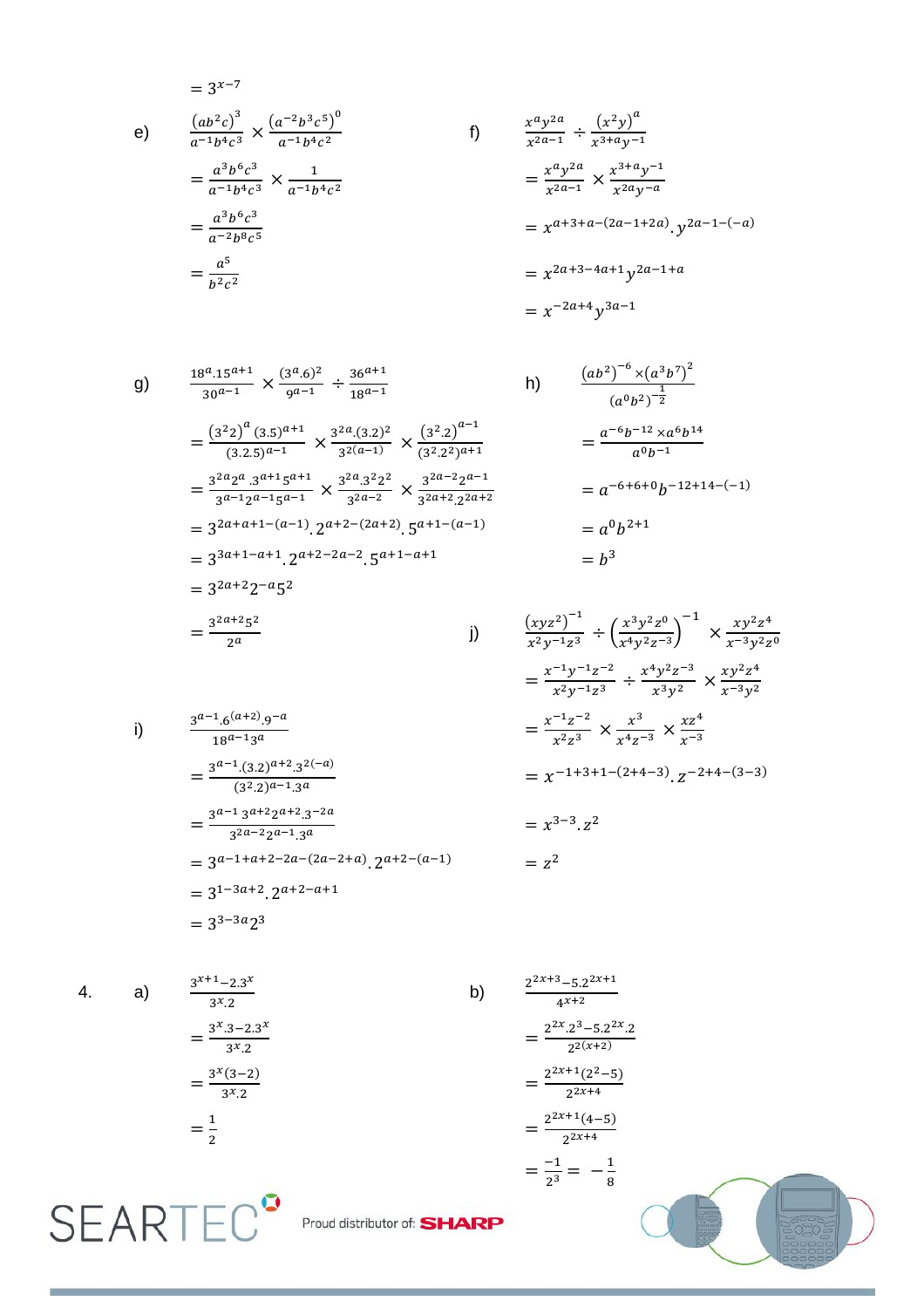$=\frac{5}{12}$  $SEARTEC<sup>3</sup>$  Proud distributor of: SHARP



$$
\frac{3^{a+1}+3^{a+3}}{3^{a+4}-3^{a+2}} = \frac{5 \cdot 3}{2}
$$
  
= 
$$
\frac{3^{a+1}(1+3^2)}{3^{a+1}(3^3-3)}
$$
  
= 
$$
\frac{1+9}{27-3}
$$
  
= 
$$
\frac{10}{24}
$$
  
= 
$$
\frac{1}{2}
$$
  
= 
$$
\frac{1}{2}
$$
  
= 
$$
\frac{1}{2}
$$
  
= 
$$
\frac{1}{2}
$$

i) 
$$
\frac{3^{a+1}+3^{a+3}}{3^{a+4}-3^{a+2}}
$$

$$
= -\frac{2}{5^a}
$$

$$
5^{a+1} \cdot 2^2
$$
  
= 
$$
\frac{-2^3(1+2^2)}{2^2(5^{a+1})}
$$
  
= 
$$
\frac{-2(5)}{5^a \cdot 5}
$$

$$
\frac{-2^3 - 2^5}{5^{a+1} \cdot 2^2}
$$
  
-2<sup>3</sup>(1+1)

$$
= 196
$$

$$
\frac{7^{a} \cdot 49 - 7^{a+2} \cdot 2^{-1}}{2^{-3} \cdot 7^{a}}
$$

$$
= \frac{7^{a} \cdot 7^{2} - 7^{a+2} \cdot 2^{-1}}{2^{-3} \cdot 7^{a}}
$$

$$
= \frac{7^{a+2} \left(1 - \frac{1}{2}\right)}{7^{a} \left(2^{-3}\right)}
$$

$$
= \frac{49 \left(\frac{1}{2}\right)}{\frac{1}{8}}
$$

 $e)$ 

 $g)$ 

$$
= \frac{(7.5)^{a}-3.5^{a}}{2^{2a}(7^{a}-3)}
$$

$$
= \frac{7^{a}5^{a}-3.5^{a}}{2^{2a}(7^{a}-3)}
$$

$$
= \frac{5^{a}(7^{a}-3)}{2^{2a}(7^{a}-3)}
$$

$$
= \frac{5^{a}}{2^{2a}}
$$

$$
= \left(\frac{5}{2^{2}}\right)^{a}
$$

$$
= \left(\frac{5}{4}\right)^{a}
$$

c) 
$$
\frac{35^a - 3.5^a}{2^{2a} 7^a - 3.2^{2a}}
$$

$$
\frac{5 \cdot 2^{x-1} - \frac{3 \cdot 2^x}{2}}{3 \cdot 2^{x-2^x}}
$$
  
= 
$$
\frac{5 \cdot 2^{x} \cdot 2^{-1} - 3 \cdot 2^{x} \cdot 2^{-1}}{3 \cdot 2^{x-2^x}}
$$
  
= 
$$
\frac{2^{x-1}(5-3)}{2^{x}(3-1)}
$$
  
= 
$$
\frac{2^{-1}(2)}{(2)}
$$
  
= 
$$
2^{-1}
$$

$$
\frac{\frac{3}{4^2} + 4^{a-2}}{3 \cdot 4^3 + 4^{a+3}}
$$
\n
$$
= \frac{3 \cdot 4^{-2} + 4^a \cdot 4^{-2}}{3 \cdot 4^3 + 4^a \cdot 4^3}
$$
\n
$$
= \frac{4^{-2}(3 + 4^a)}{4^3(3 + 4^a)}
$$
\n
$$
= \frac{1}{4^5}
$$

 $h)$ 

 $\mathsf{j})$ 

$$
= \frac{2^{3a} \cdot 2^{-1} + 3 \cdot 2^{-1}}{2^{a} 2^{3a} \cdot 2^{-1} + 3 \cdot 2^{a} \cdot 2^{-1}}
$$

$$
= \frac{2^{-1} (2^{3a} + 3)}{2^{a-1} (2^{3a} + 3)}
$$

$$
= 2^{-1 - (a-1)}
$$

$$
= 2^{-1 - a + 1}
$$

$$
= 2^{-a}
$$

$$
= \frac{1}{2^{a}}
$$

$$
=\frac{3^{a+1}}{(4^a-5)(4^a+5)}
$$

$$
=\frac{3^{a+1}}{4^a-5}
$$

f)  $\frac{2^{3a-1}+\frac{3}{2}}{2^{4a-1}+3 \cdot 2^{a-1}}$ 

$$
\frac{3^{a+1} \cdot 4^{a} + 5 \cdot 3^{a+1}}{4^{2a} - 25}
$$

$$
= \frac{3^{a+1} (4^a + 5)}{(4^a - 5)(4^a + 5)}
$$

d)